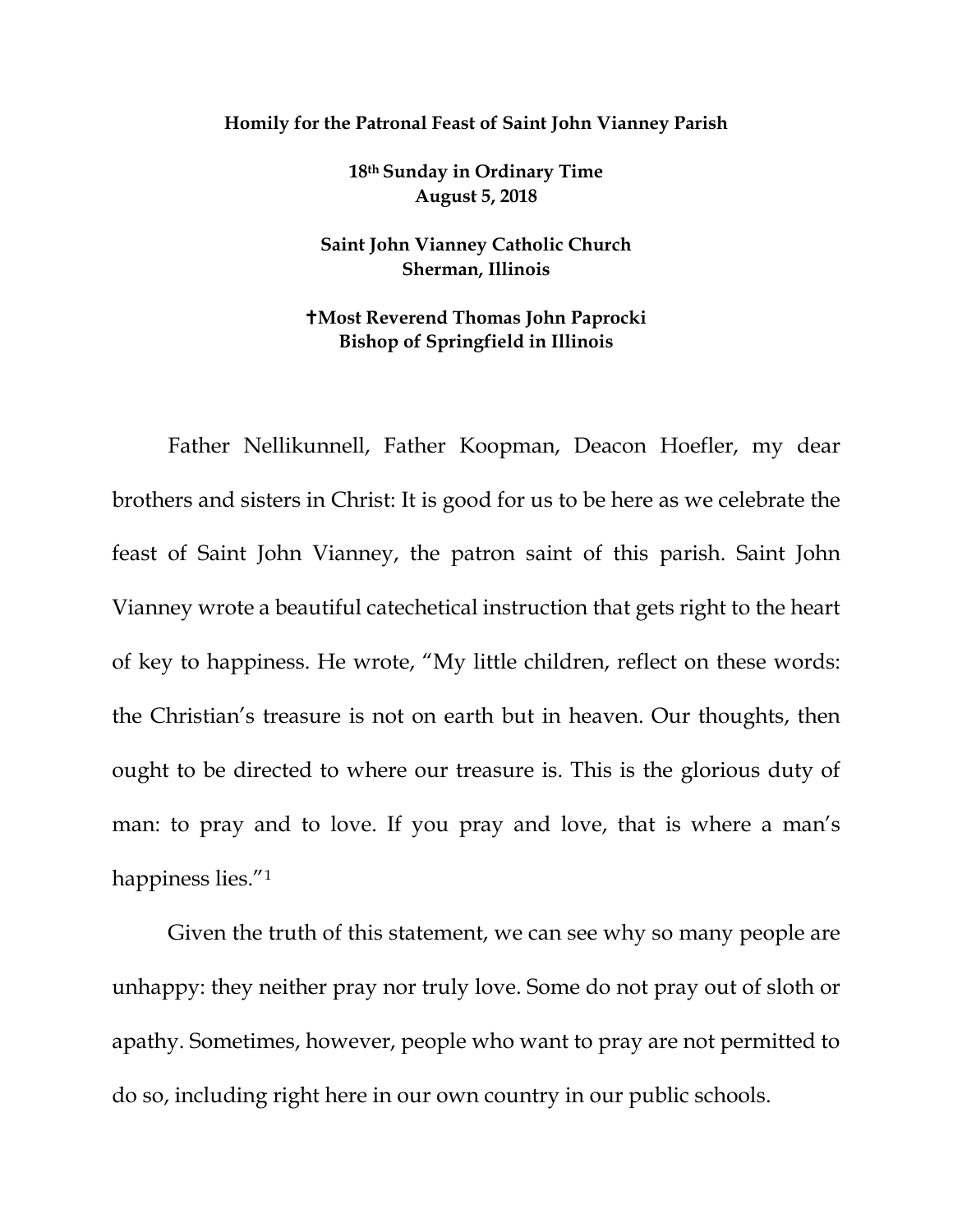In one such case, a five-year-old bowed her head to say grace before eating her school lunch. But she was reprimanded by the school's lunchroom supervisor and told she must stop and get on with her meal. "It's good to pray," the young girl said, but the supervisor retorted, "No, it's not good." The girl's parents were outraged when they heard about it, for they had taught their daughter to say grace before every meal, and so they removed her from the school. The incident happened in a Florida school, and it mushroomed into accusations of religious discrimination. The parents felt that in offering thanks to God before meals they were showing that they did not take their food and their lives for granted. The girl was being helped to develop an understanding of herself as a human being placed in a world of gifts from God.

This family felt that saying grace at mealtimes is important because eating is among the most intimate ways we know for joining our lives with others as well as with God, who is the source of life. Amidst the whirl and speed of life, saying grace before meals is a patient and focused time in which we become mindful of our place in the world. Eating is not simply a physical act. It is also a spiritual practice, whereby the deep and sacramental significance of life is learned daily.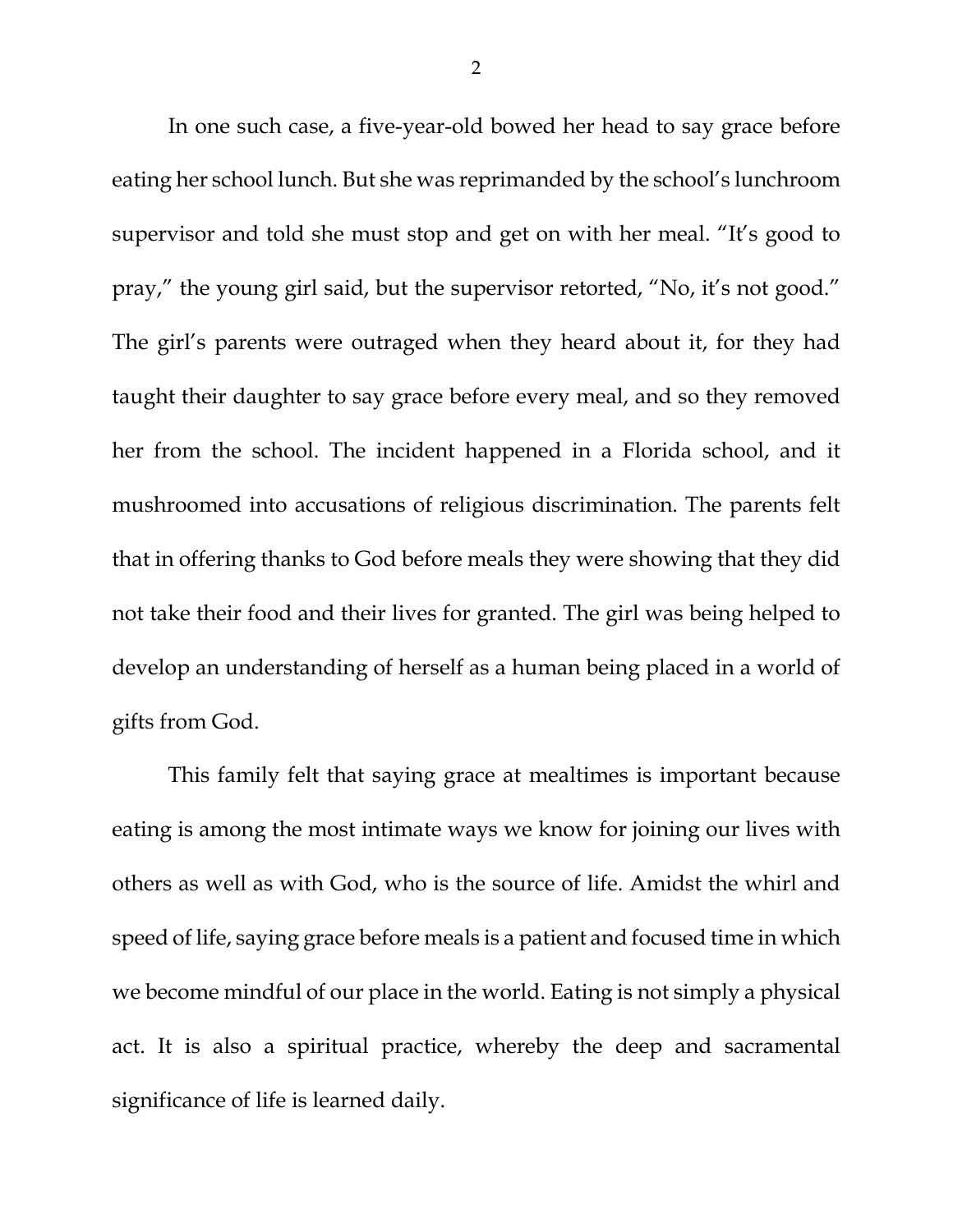M.F.K. Fisher, a prominent American food writer, is credited with having said, "First we eat, then we do everything else." These words accurately reflect the important role that food plays in our lives. Human history shows that food is one of the central aspects of our lives.

Indeed, human life has always centered around food. The flourishing of ancient civilizations depended on establishing, maintaining, and controlling a food source. Whether one lived in the desert, the plains, the coast or the mountains, how they found, cultivated, cooked and chose their food determined much of their lifestyle.

Food is also central to culture, heritage and family traditions in today's modern world. Indeed, if you explore the important place of food in our lives a bit further, it becomes apparent that what we eat tells a lot about who we are. Our food choices communicate how we are sustained, what resources we have available, where we come from, and even our choices and priorities.

<span id="page-2-2"></span><span id="page-2-1"></span><span id="page-2-0"></span>In today's Gospel Jesus uses the staple food of bread to point His followers to something more. He suggests that the crowd is following Him to get a free meal – as they did last week in the story of the feeding of the five thousand – but they should be looking to Him for so much more. Jesus refers to himself as the "bread of life." This is an extraordinary statement.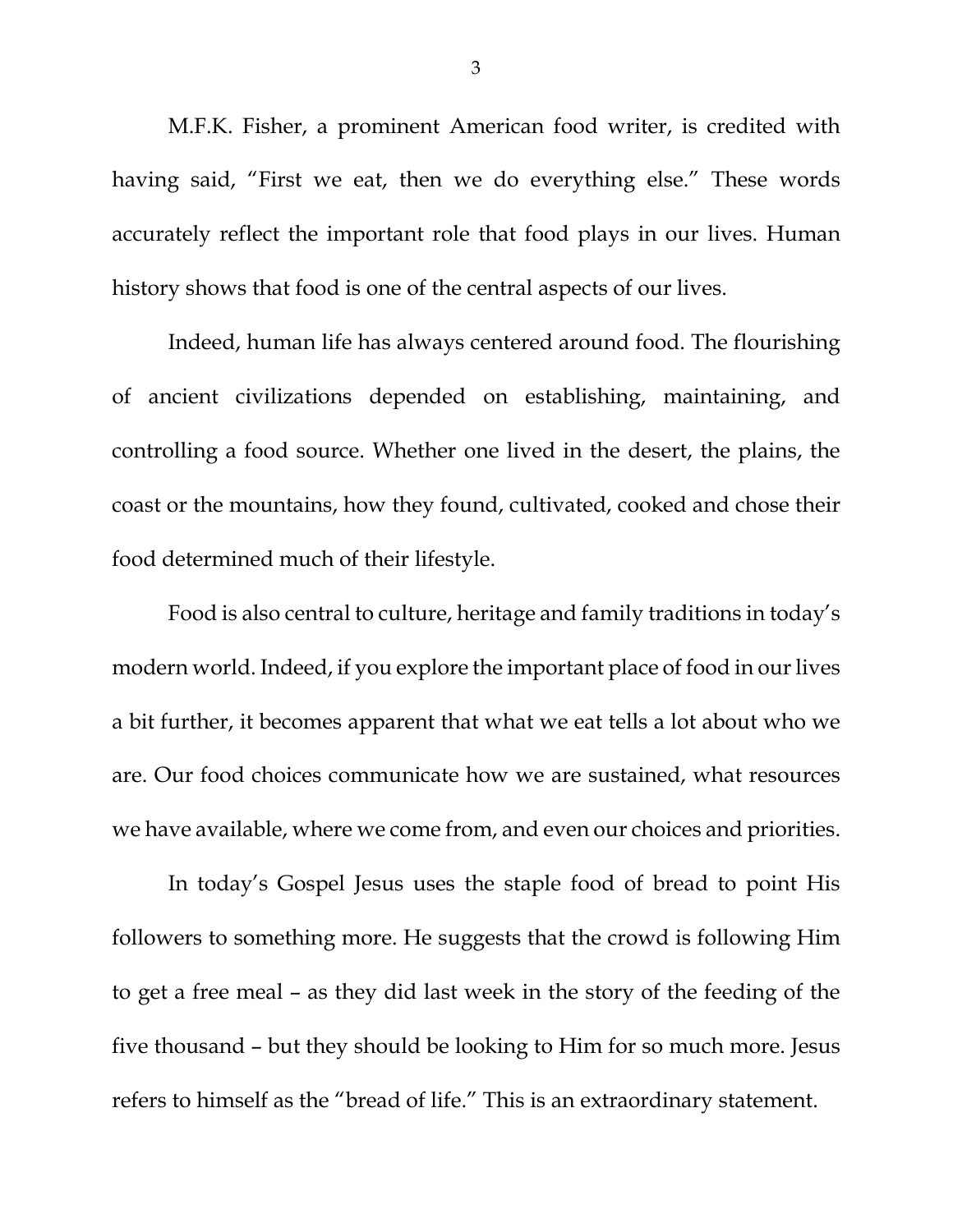First, by equating himself with bread – a staple food in the Middle East – Jesus is saying that He is essential for life. Second, the life Jesus is referring to is not physical life, but eternal life. Ordinary bread goes stale or moldy very quickly in a hot climate. Jesus refers to himself as the bread that lasts forever and always gives life.

Jesus is urging His followers to think not only of the physical, but of the spiritual realm as well. Jesus has provided food for their bodies, but He also feeds us spiritually with love, hope, grace and forgiveness. This is the true manna from heaven, which points beyond itself. As the source of all life, God meets us here and now as divine love made food, as life for humanity.

In today's world, it is not all that common and might even be considered countercultural to claim that we need God, and that God is the source of our life. However, in our first reading today, we hear the story of the Israelite people who wholly depended on God for their very survival. We see, in our Gospel today, Jesus drawing the crowd's attention to the very story that we heard in our first reading. He reminds them of how the Israelites wandered in the wilderness and how, when the food ran out and their lives were on the line, God came through and gave them bread from heaven.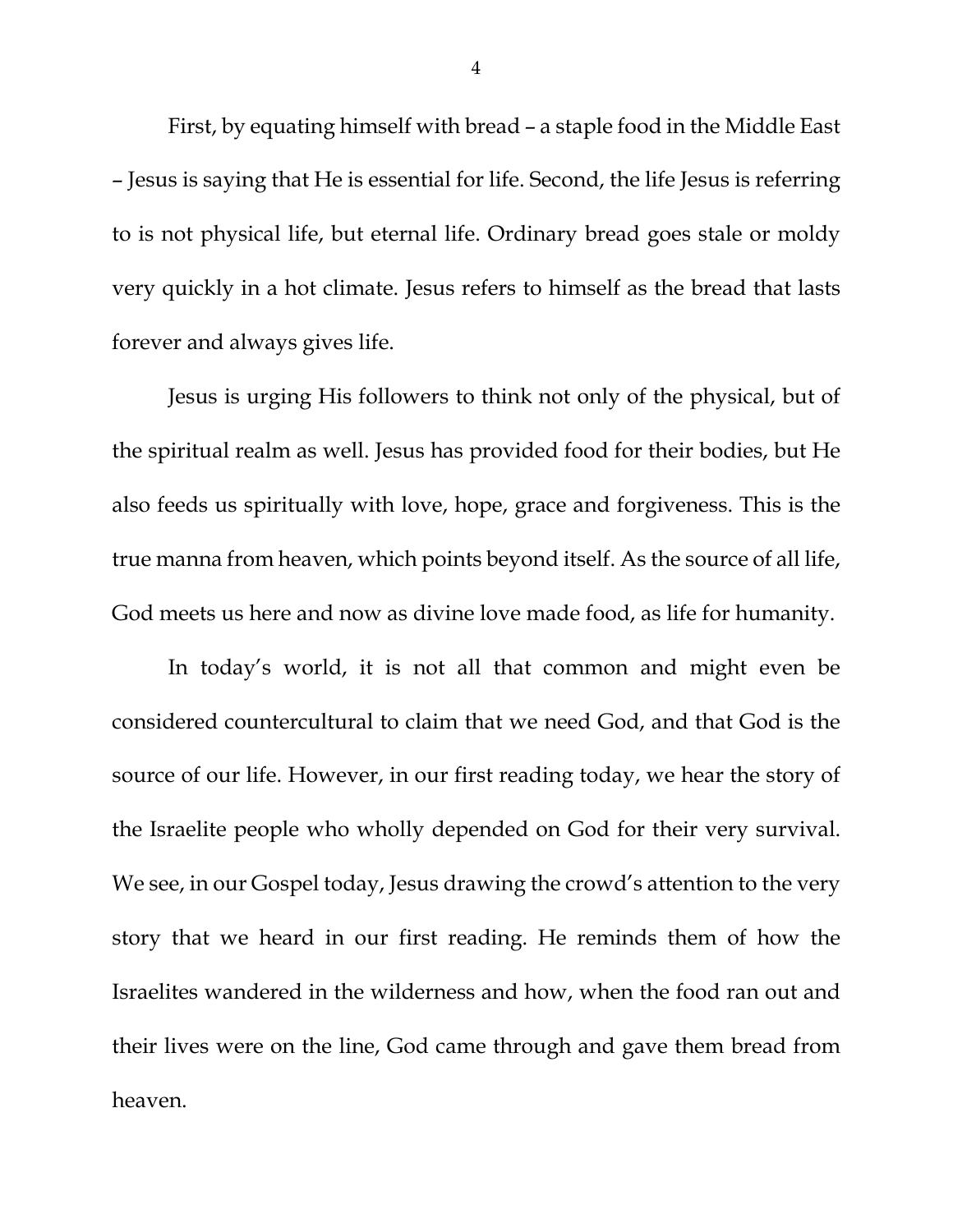My dear brothers and sister in Christ, today, in our lives, God still comes through for us. For He gave us His only son, Jesus, who is the Bread of Life, and sustains us each day on our journey as His disciples.

Just as Jesus invited the crowds in today's Gospel into a new way of experiencing Him and themselves, so too does Christ invite us to cast off our old ways of thinking and living and, in this way, to shed our habits of working for perishable things. Saint Augustine commented on this, saying, "How many people there are who seek Jesus solely for worldly goods. ... Rarely does someone look for Jesus for the sake of Jesus."[2](#page-2-1) Our Lord asks us to let go of the things that we often make the center of our lives: things like success, power, money, and honor, so that we might really, truly focus on Him. Then, as we claim Jesus as the source and center of our lives, we are given the strength to put away our old selves and our former way of life and put on the new self of being a disciple of our Lord.

Jesus Christ is the true food which transforms us and gives us strength to live our Christian vocation, as Pope Saint John Paul II pointed out in this regard: